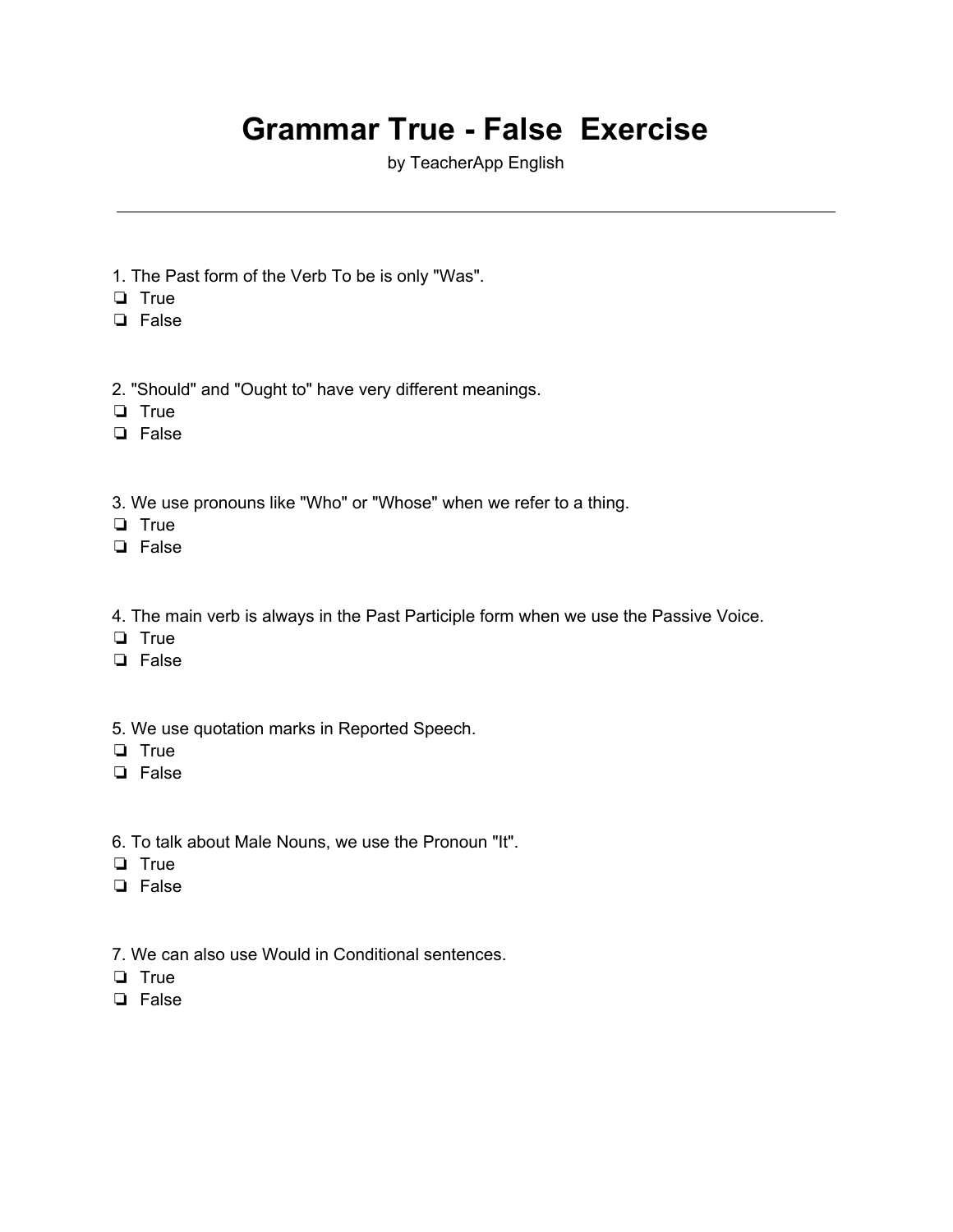- 8. "And" is considered a Conditional Connector.
- ❏ True
- ❏ False
- 9. "Too" can be considered an Adverb of Manner.
- ❏ True
- ❏ False
- 10. The article "An" is used when the following word begins with a vowel.
- ❏ True
- ❏ False
- 11. "That" and "Those" are considered Quantitative Adjectives.
- ❏ True
- ❏ False
- 12. Sometimes, you can form the Comparative form of Adjectives with two syllables, either by adding -er or by preceding the adjective with more.
- ❏ True
- ❏ False
- 13. When we use Reported Speech, we use backshift.
- ❏ True
- ❏ False
- 14."Behind" can be considered an Adverb of Place.
- ❏ True
- ❏ False
- 15. Adverbs can't be used to modify complete sentences.
- ❏ True
- ❏ False